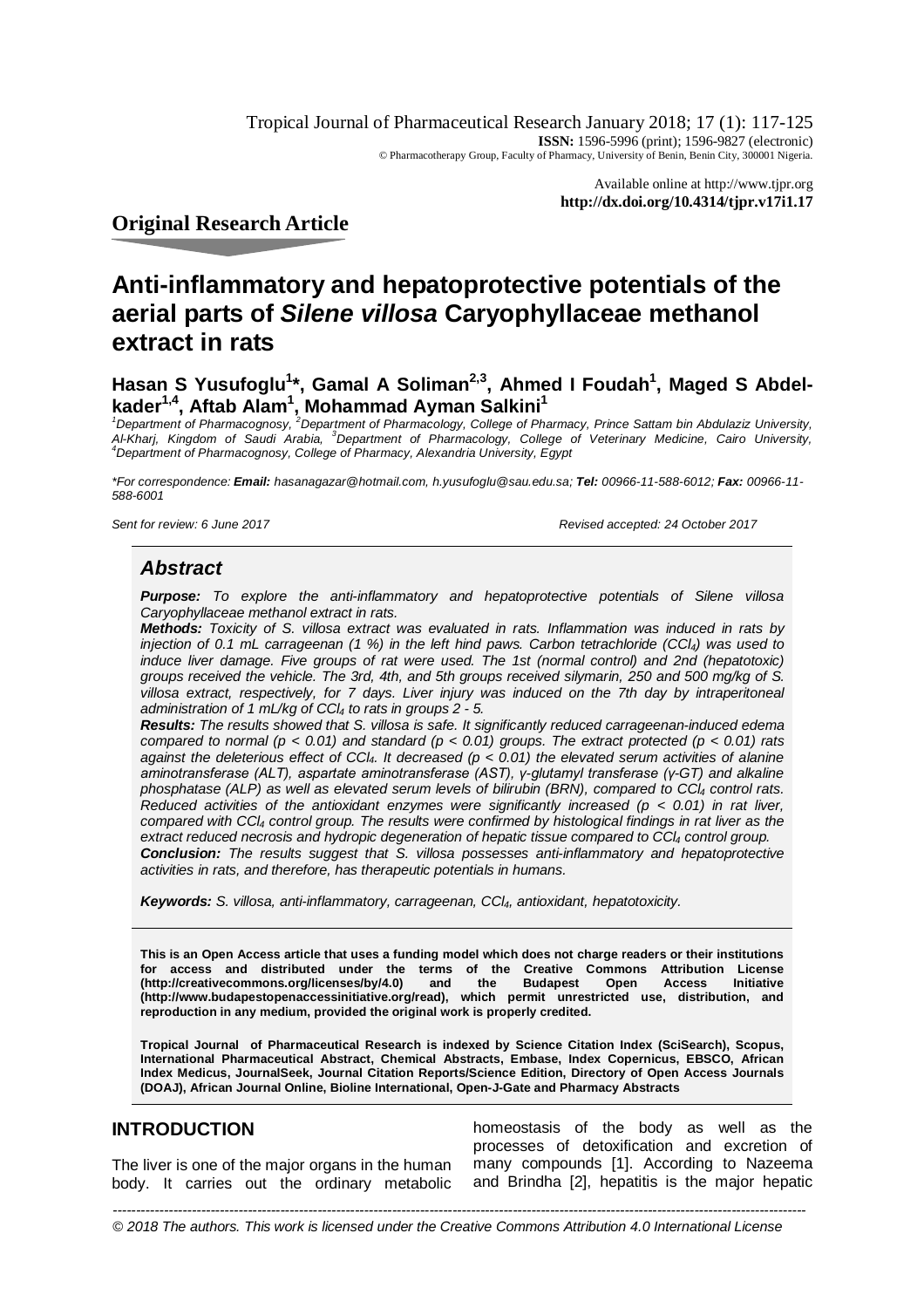disorder that accounts for high death rate. Mostly, liver damage is considered a result of exposure to ecological poisons, which are linked with metabolic dysfunctions, ranging from temporary increase of liver enzymes to lifethreatening liver cirrhosis [3].

CCl<sup>4</sup> is widely used to induce experimental hepatotoxicity in laboratory animals [4]. The adverse effects of  $CCL$  are mediated by the highly reactive free trichloromethyl radical  $(CCl<sub>3</sub>•)$ . The free radical of  $Cl<sub>4</sub>$  reacts with oxygen to generate trichloromethylperoxyl radical  $(CCl<sub>3</sub>OO<sup>\bullet</sup>)$ , which in turn reacts with (CCl3OO•), which in turn reacts with polyunsaturated fatty acids of the membranous system leading to oxidative injuries such as lipid peroxidation [5]. Accordingly, the free radical mediated lipid peroxidation (LPO) is one of the major mechanisms of hepatic damage by CCl<sub>4</sub> [6].

The family, Caryophyllaceae, is widely known as gardening herbs but the medicinal importance of its members is sparsely known. Among 2,630 species of the Caryophyllaceae family, only a small fraction (∼50 – 90 species) is known to<br>have medicinal properties [7]. The properties [7]. The<br>studies of the ethnopharmacological studies of Caryophyllaceae family indicate that members of this family possess anticancer, antibacterial, antifungal, antiviral, antioxidant, and antiinflammatory properties [7]. The genus *Silene*  (family Caryophyllaceae) involves more than 700 species of annuals, perennials, and biennials [8].

Some of *Silene* species have been used traditionally for treatment of cold, bronchitis, inflammations, and infections or as a diuretic, emetic, analgesic, and antipyretic [9]. The roots of some species, such as *S. kumaonensis*, *S. latifolia*, *S. conoidea*, and *S. acaulis* rich in saponins, have been traditionally used as a soap substitute for washing clothes [10]. The herb; *S. villosa* grows wildly in Saudi Arabia and is well known as Terba [11]. One of the studies on wild Egyptian *S. villosa* suggested its immunemodulation and antioxidant effects [12]. However, information about the pharmacological activities of *S. villosa* is very little. The purpose of the current study is to explore the antiinflammatory and hepatoprotective potential of *S. villosa* extract in rats.

### **EXPERIMENTAL**

#### **Plant material**

The herb of *S. villosa* was collected in early March 2016 from Al-shadeedah village - 9 km north of Al-Kharj region of Saudi Arabia. The

collected plant was authenticated by taxonomist Dr. M. Atiqur Rahman, Pharmacy College, Medicinal, Aromatic and Poisonous Plants Research Center, King Saud University, Riyadh. A voucher specimen (no. PSAU – CPH - 2 - 2016) is maintained in the herbarium of Pharmacy College, Prince Sattam bin Abdulaziz University Al-Kharj, Kingdom of Saudi Arabia. The shed dried herbs (500 g) were coarsely powdered and macerated in 3 liters of Methanol for 72 h using percolation method. The methanol was then removed at 50 °C under reduced pressure in a rotatory evaporator.

#### **Animals**

Adult male Wistar albino rats (180 – 200 g) were obtained from Lab Animal Care Unit at Pharmacy College, Prince Sattam bin Abdulaziz University, Al-Kharj, KSA, and were used for the experiments. Rats were preserved under standard situations of temperature (23  $\pm$  1.0 °C) and 12 h light/12 h dark cycle. Rats were fed with standard diet and water *ad libitum*. The study protocol was approved by the Institutional Animal Ethics Committee, Pharmacy College, Prince Sattam Bin Abdulaziz University, Al-Kharj, Kingdom of Saudi Arabia (protocol no. PHARM-02-5-2016), and followed the Guide for the Care and Use of Laboratory Animals [13].

#### **Acute toxicity study**

Acute toxicity of *S. villosa* extract was studied following the guidelines of the Organization for Economic Co-operation and Development [14]. Twelve rats were fasted overnight and divided to 2 equal groups. Animals of the first group received a single oral dose of *S. villosa* extract (5000 mg/kg). Rats of the second group received an oral dose of the vehicle (3 % v/v Tween 80 in distilled water) and kept as control. Rats were observed for the signs of toxicity and/or deaths for 30 min and periodically during 24 h, then every 24 h for a period of 14 days.

#### **Anti-inflammatory activity**

The anti-inflammatory potential of *S. villosa* extract was estimated in rats according to Winter *et al* [15]. Four groups of animals  $(n = 6)$  were used. Groups I (normal control) and II (reference) orally received the vehicle (2 mL/kg) and phenylbutazone (PBZ) at 5 mg/kg, respectively. Groups III and IV received *S. villosa* extract at 250 and 500 mg/kg, respectively by oral route. One hour later, the rats were subcutaneously injected with 100 µL of 1 % suspension of carrageenan (Sigma chemical co, St. Louis MO, USA) in normal saline into the plantar side of the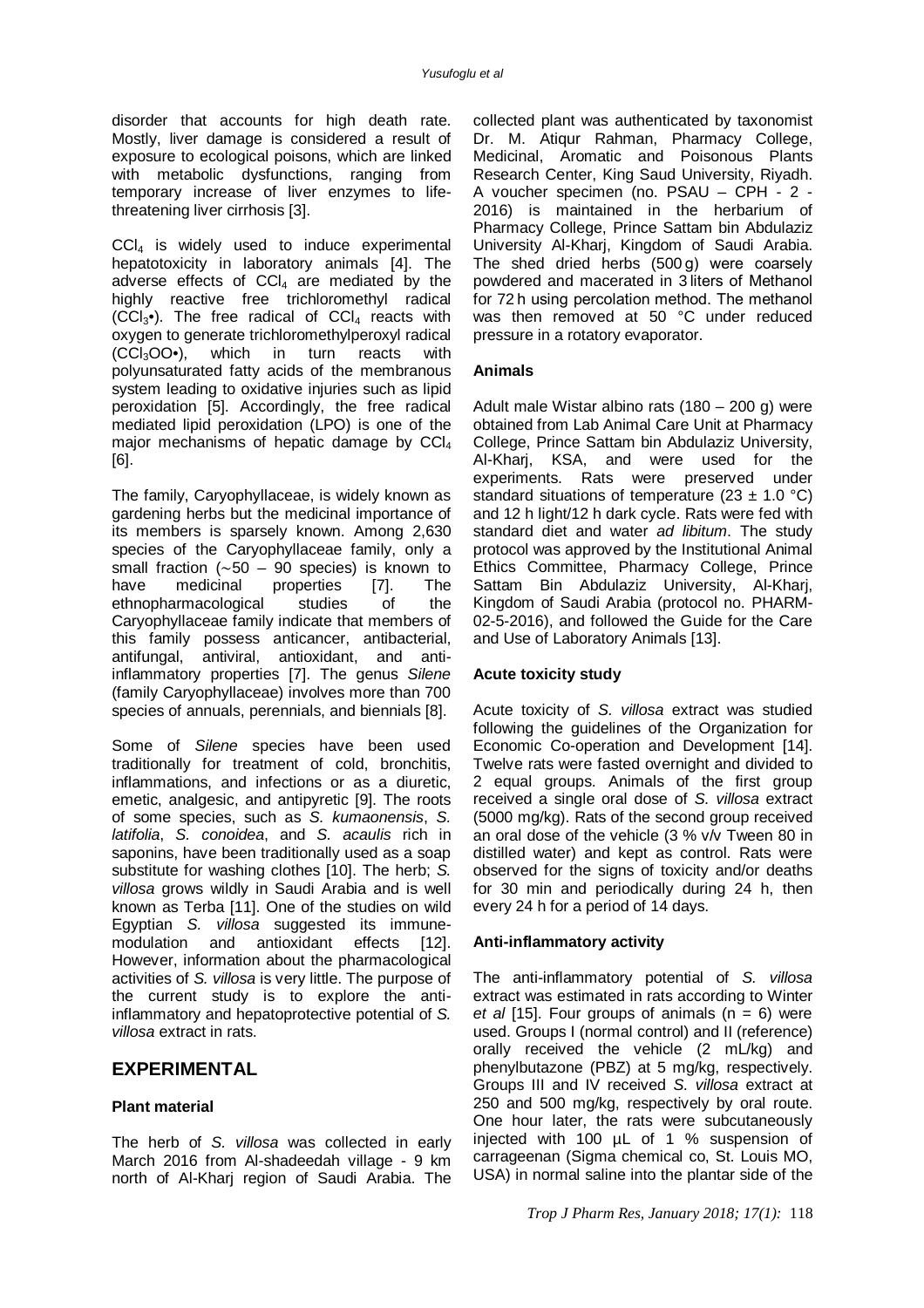left hind paw. The volume of erach paw was estimated directly after carrageenan injection (0 h) and then after 3 h using a plethysmograph apparatus.

#### **Hepatoprotective activity**

The hepatoprotective activity of *S. villosa* extract was evaluated in adult rats by using  $CCI<sub>4</sub>$  as a hepatotoxic agent [4]. Five groups of male rats were used ( $n = 6$ ). Animals of the 1st and 2nd (normal and hepatotoxic controls, respectively) groups administered the vehicle (Tween 80, 3 % in distilled water) at 2 mL/kg. The 3rd group kept as reference and was prophylactically treated with silymarin at 50 mg/kg. Rats of the 4th and 5th groups administered *S. villosa* extract at doses of 250 and 500 mg/kg, respectively. The vehicle (Tween 80), silymarin and *S. villosa*  extract were dosed orally for 7 days. On the 7th day, hepatotoxicity was induced in rats of groups  $II - V$  using 1 mL/kg of CCl<sub>4</sub> (50 % solution in olive oil) by intraperitoneal route [4], while rats of Group I were injected with an equal volume of olive oil.

#### **Autopsy schedule**

After 48 h of  $CCI<sub>4</sub>-induced$  hepatotoxicity, blood samples (3 mL) were obtained from all rats by puncturing their retro-orbital plexus under mild ketamine anesthesia. Serum was separated following centrifugation of blood samples at 3000 rpm for 15 min. Liver of each rat was removed, washed with cold normal saline and blotted. Half of each liver was frozen (at -70 °C) for biochemical analysis and the remaining half was fixed in buffered formalin 10 % for histological study.

#### **Assessment of biochemical parameters**

The serum activities of liver marker enzymes (ALT, AST, γ-GT, and ALP) and serum levels of BRN, total protein (TP), and albumin (ALB) were evaluated according to the instructor manual of commercially available kits from Sigma-Aldrich (United States of America).

### **Determination of antioxidant status**

A portion of liver was homogenized in ice-cold 1.15 % w/v KCl in a Potter Elvehjem Teflonglass homogenizer for one minute to obtain a 10 % w/v liver homogenate. The activities of the antioxidant enzymes like superoxide dismutase (SOD), catalase (CAT), and glutathione peroxidase (GPx) and the levels of glutathione (GSH) and malondialdehyde (MDA) were estimated in liver tissue homogenates of rats

according to the instructor manual of commercially available kits from Sigma-Aldrich (United States of America).

#### **Histopathological examination**

Liver specimens were fixed in buffered formalin 10 %, processed routinely, and embedded in paraffin. 5 µm thick sections were prepared and stained with hematoxylin and eosin (H&E) dye for microscopic investigation. The stained sections were examined and photographed under a light microscope.

#### **Statistical analysis.**

Data are expressed as the mean  $\pm$  standard error  $(n = 6)$ . Results were analyzed by one-way analysis of variance (ANOVA) followed by Dunnett's test using SPSS ver. 14.0. *P* < 0.05 and *p* < 0.01 were considered significant, respectively.

## **RESULTS**

#### **Acute toxicity**

The result indicates that *S. villosa* extract has a high safety profile. No mortalities were observed in rats following oral dosing of the extract at 5000 mg/kg and none of them showed signs of toxicity. Hence, doses of 250 and 500 mg/kg of *S. villosa*  extract were selected for further investigation.

#### **Anti-inflammatory activity**

The anti-inflammatory activity of *S. villosa* is presented in Table 1 and Figure 1. Subcutaneous injection of carrageenan (100 µL of 1 % suspension) created an inflammatory edema in the foot pad of rat hind paw. At the 3rd hour following carrageenan injection, the paw swelling was increased by 178.09 % compared to the initial volume. As shown in Table 1, the volume of swellings induced by carrageenin in hind paws of rats (1.78 mL) were markedly reduced (*p* < 0.05) by 250 and 500 mg/kg of *S. villosa* extract, dose-dependently (1.14 mL and 0.95 mL, respectively) and by PBZ (0.60 mL).

#### **Hepatoprotective activity**

Tables 2 and 3 show the effect of *S. villosa*  extract on some liver function biomarkers of  $CCl<sub>4</sub>$ -exposed rats. Exposure of rats to  $CCl<sub>4</sub>$  was observed to cause significant increase (*p* < 0.01) in the serum activities of ALT, AST, γ-GT, and ALP in comparison with normal rats. The results showed that *S. villosa* extract at 250 and 500 mg/kg were able to retain the serum liver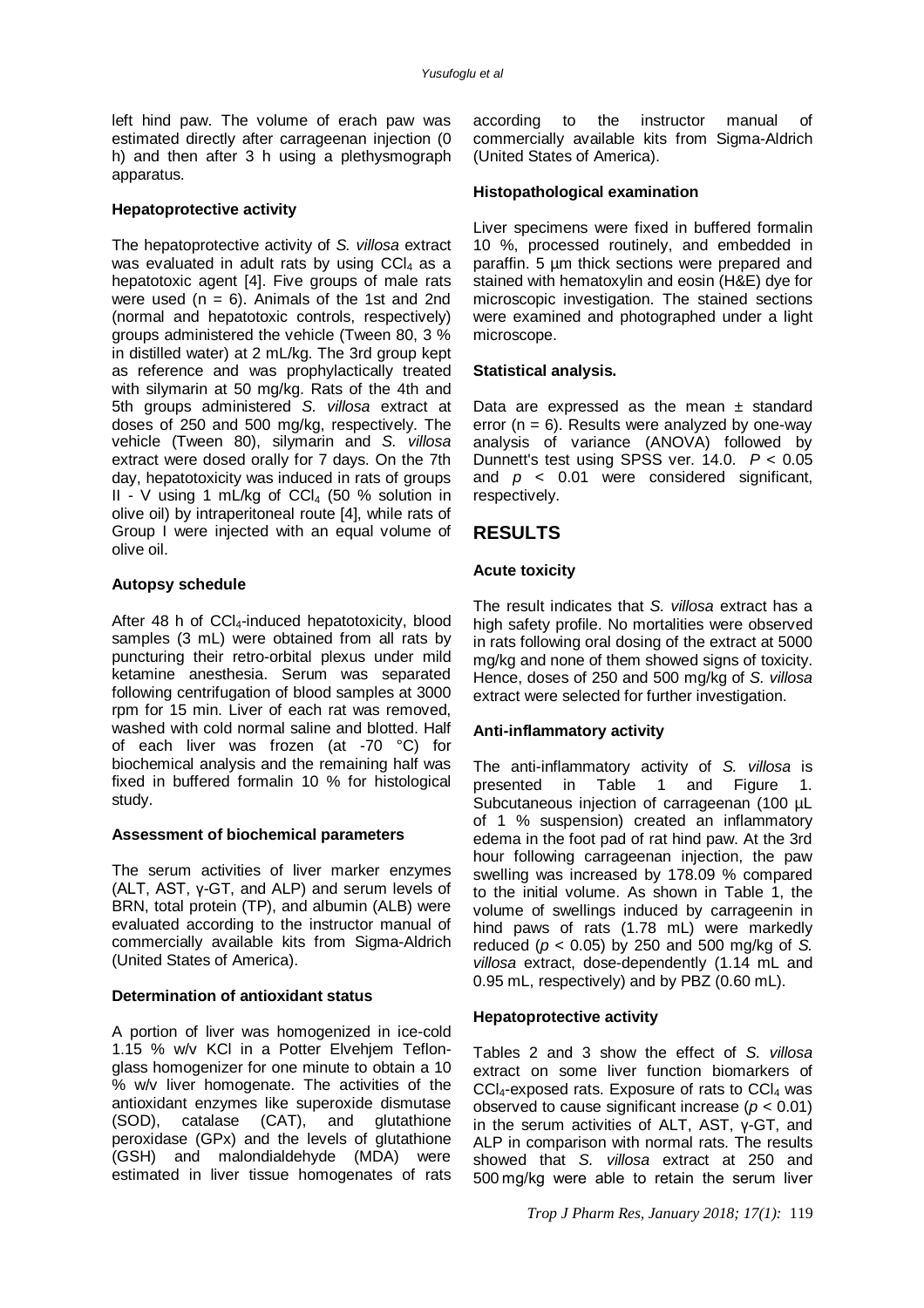function biomarkers of CCl<sub>4</sub>-exposed rats toward the normal levels. The higher dose of the extract (500 mg/kg) displayed the highest suppression (*p*  < 0.01) in percentage of serum ALT, AST, γ-GT and ALP, when compared to  $CCl<sub>4</sub>$  control group. Silymarin showed more significant and better inhibition.

In addition, CCI<sub>4</sub>-exposed rats demonstrated significant elevation ( $p < 0.01$ ) in serum level of BRN and decrease in TP and ALB values in comparison with the normal control group. Pretreatment with *S. villosa* extract exhibited a marked reversal of BRN, TP and ALB toward their normal values (Table 3). The efficacy of the tested extract was found to be dose dependent.

Table 4 shows the effect of *S. villosa* extracts on biochemical variables indicative of liver oxidative stress in rats. The results indicated that CCl<sub>4</sub> induced oxidative stress with a significant decrease  $(p < 0.01)$  in the activities of liver SOD, CAT and GPx in comparison with the normal control values. In addition, hepatic GSH showed a significant (*p* < 0.01) decrease while MDA

levels significantly ( $p < 0.01$ ) increased in CCl<sub>4</sub> exposed rats relative to the normal group.

Pretreatment with both doses of *S. villosa* extract decreased the oxidative stress, as evidenced by increased activities of SOD (*p* < 0.05), CAT (*p* < 0.05), and GPx  $(p < 0.01)$  in liver tissues when compared with those of CCl4-exposed rats.

**Table 1:** Anti-inflammatory activity of *S. villosa* on carrageenan- induced paw edema

|               |                        | Paw volume (mL) |                 |                                          |  |
|---------------|------------------------|-----------------|-----------------|------------------------------------------|--|
| Group         | <b>Dose</b><br>(mL/kg) | 0 h             | 3 h             | <b>Difference</b><br>in<br>paw<br>volume |  |
| Control       | 0.1                    | $1.05 + 0.05$   | $2.92+0.11$     | $1.78 + 0.10$                            |  |
| <b>PBZ</b>    | 5                      | $1.04 \pm 0.04$ | $1.67 + 0.05$   | $0.60 \pm 0.05#$                         |  |
| S.<br>villosa | 250                    | $1.03 \pm 0.05$ | $2.21 \pm 0.12$ | $1.14 \pm 0.11 \#$                       |  |
| S.<br>villosa | 500                    | $1.04 \pm 0.02$ | $2.03 \pm 0.10$ | $0.95 \pm 0.07 \#$                       |  |

*Values are expressed as mean ± SEM of six animals in each group; #indicate significance compared to normal control group at p < 0.05 (Dunnett's test)*

**Table 2:** Effect of the ethanol extract of *S. villosa* on the serum activity of liver marker enzymes in rats with CCl4 induced hepatotoxicity

| Group                       | ALT (U/L)           | AST (U/L)     | $v$ -GT (U/L)           | ALP (U/L)            |
|-----------------------------|---------------------|---------------|-------------------------|----------------------|
| Normal control              | $34.01 \pm 2.43 \#$ | 104.68±5.81#  | 17.16±0.98#             | $103.19 \pm 7.13 \#$ |
| CCI4-hepatotoxic control    | 116.16±7.69¢        | 284.50±15.25¢ | $38.18 \pm 1.21$ $\phi$ | 309.45±19.54¢        |
|                             | (241.54%)           | (171.78%)     | (122.49%)               | $(199.88\%)$         |
| Silymarin (50 mg/kg)+CCl4   | $40.43 \pm 2.85 \#$ | 126.16±8.57#  | $20.13 \pm 1.22 \#$     | 137.66±8.32*#        |
|                             | $(-65.19%)$         | $(-55.65%)$   | $(-47.27%)$             | $(-55.51\%)$         |
| S. villosa (250 mg/kg)+CCl4 | $61.33 + 4.66$ $#$  | 162.5±9.95¢#  | 28.49±1.42¢#            | 188.41±14.49¢#       |
|                             | $(-47.20%)$         | $(-42.88%)$   | (-25.37%)               | $(-39.11\%)$         |
| S. villosa (500 mg/kg)+CCl4 | 54.16±3.91*#        | 148.74±9.28*# | 22.64±1.85*#            | 167.96±12.92*#       |
|                             | $(-53.37%)$         | $(-47.71\%)$  | (-40.70%)               | (-45.72%)            |

*Values are mean ± SEM (n = 6), values in parenthesis indicate % change; \*p < 0.05: statistically significant from normal control (Dunnett's test); ϕp < 0.01: statistically significant from normal control (Dunnett's test); ▪p < 0.05: Statistically significant from CCl4-hepatotoxic control (Dunnett's test; #p < 0.01: statistically significant from CCl4 hepatotoxic control (Dunnett's test)*

**Table 3:** Effect of *S. villosa* extract on the serum levels of BRN, TP, and ALB in rats with CCl<sub>4</sub>-induced hepatotoxicity

| Group                                 | <b>BRN</b><br>(mg/dL)  | Total protein (q/dL)  | <b>ALB</b><br>(g/dL)  |
|---------------------------------------|------------------------|-----------------------|-----------------------|
| Normal control                        | $0.64 \pm 0.04 \#$     | $8.4 \pm 0.36 \#$     | $4.1 \pm 0.26#$       |
| CCI <sub>4</sub> -hepatotoxic control | $1.71 \pm 0.12$ $\phi$ | $5.1 \pm 0.28$ $\phi$ | $2.3 \pm 0.10$ $\phi$ |
|                                       | (167.18%)              | (-39.28%)             | $(-43.90\%)$          |
| Silymarin (50 mg/kg)+CCl4             | $0.80 \pm 0.07$ #      | $7.8 \pm 0.40 \#$     | $3.6 \pm 0.15 \#$     |
|                                       | $(-53.21\%)$           | $(52.94\%)$           | $(56.52\%)$           |
| S. villosa (250 mg/kg)+CCl4           | 1.25±0.10¢∙            | $6.5 \pm 0.37$ *      | $2.9 \pm 0.11$ *      |
|                                       | (-26.90%)              | (27.45%)              | (26.08%)              |
| S. villosa (500 mg/kg)+CCl4           | 1.04±0.08*#            | $7.1 \pm 0.49$        | $3.2 \pm 0.26$        |
|                                       | (-39.18%)              | (39.21%)              | (39.13%)              |

*Values are mean ± SEM (n = 6), values in parenthesis indicate % change; \* p < 0.05: statistically significant from normal control (Dunnett's test); ϕp < 0.01: statistically significant from normal control (Dunnett's test); ▪p < 0.05: Statistically significant from CCl4-hepatotoxic control (Dunnett's test; #p < 0.01: statistically significant from CCl4 hepatotoxic control (Dunnett's test)*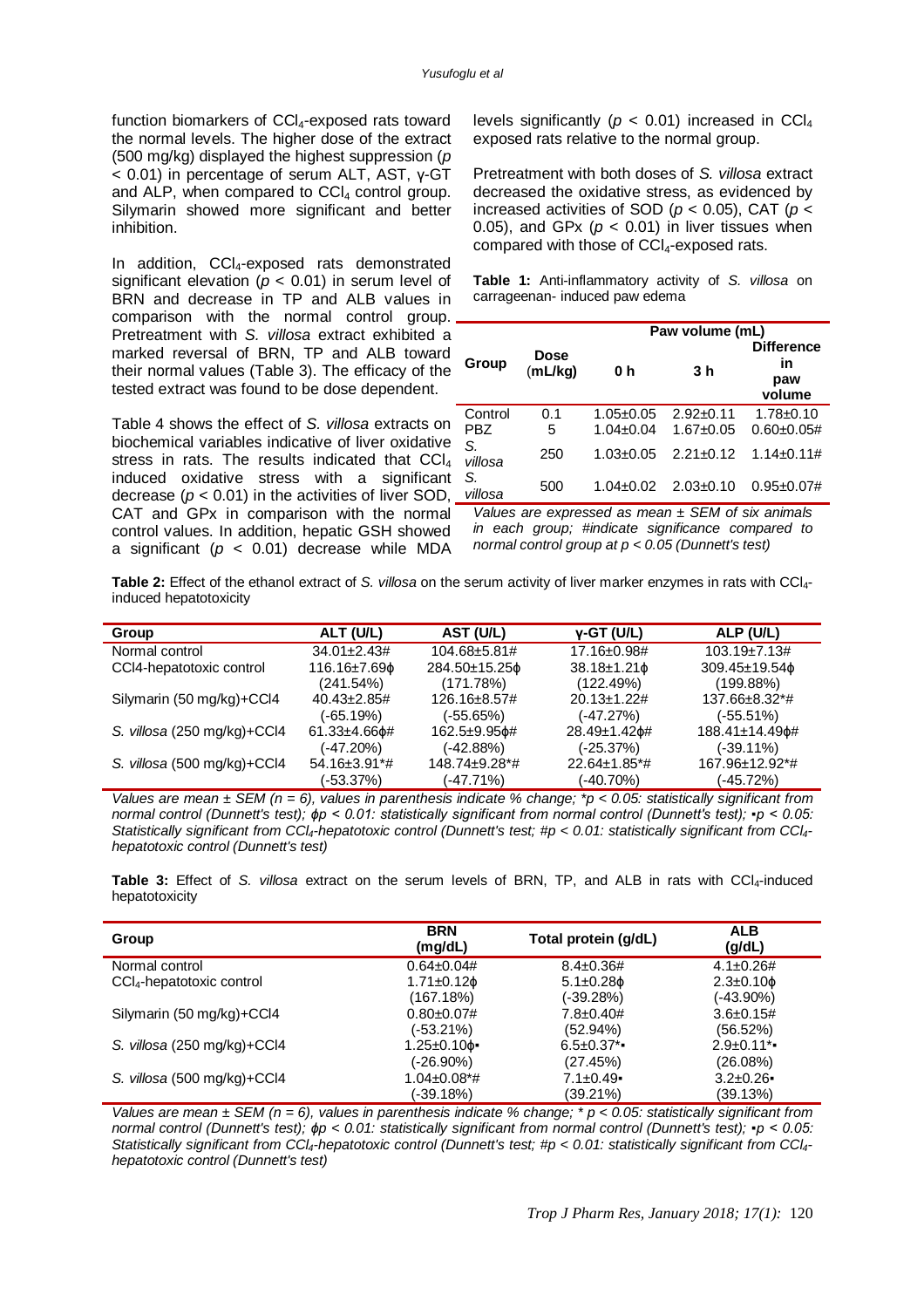#### *Yusufoglu et al*

| Group                         | <b>SOD</b><br>(U/mq<br>protein) | <b>CAT</b><br>(U/mq<br>protein) | GPx<br>(U/mq<br>protein)       | <b>GSH</b><br>(µmol/ q<br>tissue) | <b>MDA</b><br>(nmol/g tissue) |
|-------------------------------|---------------------------------|---------------------------------|--------------------------------|-----------------------------------|-------------------------------|
| Normal control                | $60.2 \pm 3.57$                 | $15.3 + 0.82$                   | $3.85 \pm 0.27$                | $10.2 + 0.87$                     | $2.21 \pm 0.18$               |
| CCI <sub>4</sub> -hepatotoxic | $34.7 \pm 1.35$ $\phi$          | $8.5 \pm 0.43$ $\phi$           | $1.54 \pm 0.11$ $\phi$         | $5.5 \pm 0.35$ $\phi$             | $8.65 \pm 0.65$ $\phi$        |
| control                       | (-42.35%)                       | (-44.07%)                       | (-60.00%)                      | (-46.07)                          | $(291.40\%)$                  |
| Silymarin (50                 | $52.2 \pm 1.97 \#$              | 13.7±0.78#                      | $2.87 \pm 0.18$ <sup>*</sup> # | $9.0\pm 0.61#$                    | $2.87 + 0.25#$                |
| $mq/kg$ +CCl <sub>4</sub>     | (50.43%)                        | (61.17%)                        | (86.36%)                       | (63.63)                           | $(-66.82%)$                   |
| S. villosa (250)              | $43.7 \pm 2.35$ *               | $10.9 \pm 0.84$ *               | $2.48 \pm 0.11$ <sup>*</sup> # | $7.7 \pm 0.47$ *                  | 4.15±0.34¢#                   |
| $mg/kg$ )+CCl <sub>4</sub>    | (25.93%)                        | (28.23%)                        | (61.03%)                       | (40.00)                           | (-52.02%)                     |
| S. villosa (500               | $46.8 \pm 2.84$ *               | $11.2 \pm 0.96$ *               | $2.75 \pm 0.18$ <sup>*</sup> # | $8.1 \pm 0.59$                    | $3.84 \pm 0.22$ $\phi$ #      |
| $mq/kg$ +CCl <sub>4</sub>     | (34.87%)                        | (31.76%)                        | (78.57%)                       | (47.27)                           | (-55.60%)                     |

**Table 4:** Effect of *S. villosa* extract on CCl4-induced oxidative stress in rats

*Values are mean ± SEM (n = 6), values in parenthesis indicate % change; \* p < 0.05: statistically significant from normal control (Dunnett's test); ϕp < 0.01: statistically significant from normal control (Dunnett's test); ▪p < 0.05: Statistically significant from CCl4-hepatotoxic control (Dunnett's test; #p < 0.01: statistically significant from CCl4 hepatotoxic control (Dunnett's test)*

In addition, the protective action of *S. villosa* on the most potent endogenous antioxidants, GSH was estimated in liver tissue of rats (Table 4). Pretreatment with *S. villosa* (250 and 500 mg/kg) was found to protect against GSH depletion in the liver homogenate of CCl<sub>4</sub>-exposed rats. Further, both doses reduced the increased MDA level in liver, when compared to  $CCl<sub>4</sub>$ -exposed rats.



**Figure 1:** Liver (H & E X 400) of rats from (A) normal control group, (B) CCl4-exposed group, (C) *S. villosa*  $(250 \text{ mg/kg}) + \text{CCl}_4$  group and (D) *S. villosa* (500  $mg/kg$ ) + CCl<sub>4</sub> group

Histological assessment of the liver of the normal rats showed the typical hepatic architecture of hepatic lobule (Figure 1A). The typical architecture of hepatic tissues was lost in rats exposed to CCI4. Liver sections of CCI4-treated rats showed severe necrosis, infiltration of neutrophils, and hydropic degeneration of the liver tissue (Figure 1B). The hepatoprotective effect of *S. villosa* was confirmed by histological inspection of the liver tissue. Pretreatment of rats with both doses of *S. villosa* reduced the severity of CCl4-induced liver intoxication. Moderate necrotic changes were noticed in hepatic tissues

of animals pretreated with *S. villosa* extract at 250 mg/kg (Figure 1C). Liver tissue from rats pretreated with large dose of the extract had normal hepatic cells with mild necrotic and inflammatory changes of some hepatocytes (Figure 1D).

#### **DISCUSSION**

The results of acute toxicity study revealed that *S. villosa* extract is non-toxic. Treatment with 5000 mg/kg of *S. villosa* extract was well tolerated by rats, since there were no toxic symptoms or deaths noted during the experimental period of acute toxicity study. In this investigation, the value of the oral  $LD_{50}$  of *S. villosa* extract was not estimated in rats being in excess of 5000 mg/kg. Generally, the lower the value of the  $LD_{50}$ , the higher the toxicity of the compound. Thus, the methanolic extract of *S. villosa* can be classified as non-toxic as compounds having oral  $LD_{50}$  value of more than 4 g/kg are considered as being nontoxic [16].

In the current study, the potential antiinflammatory activity of *S. villosa* was investigated in rats. Carrageenan-induced paw edema in rats is one of the experimental animal model for exploring anti-inflammatory potential of extracts and other compounds [17]. Subcutaneous injection of carrageenan in the hind paw of rats induced local edema. The inflammatory response against carrageenan includes a stepwise release of vasoactive compounds such as histamine, serotonin, and bradykinin in the early phase and prostaglandins in the acute late stage [18]. These vasoactive compounds produced an increase in the permeability of blood vessels, therefore enhancing fluid accumulation in the tissues resulting in edema.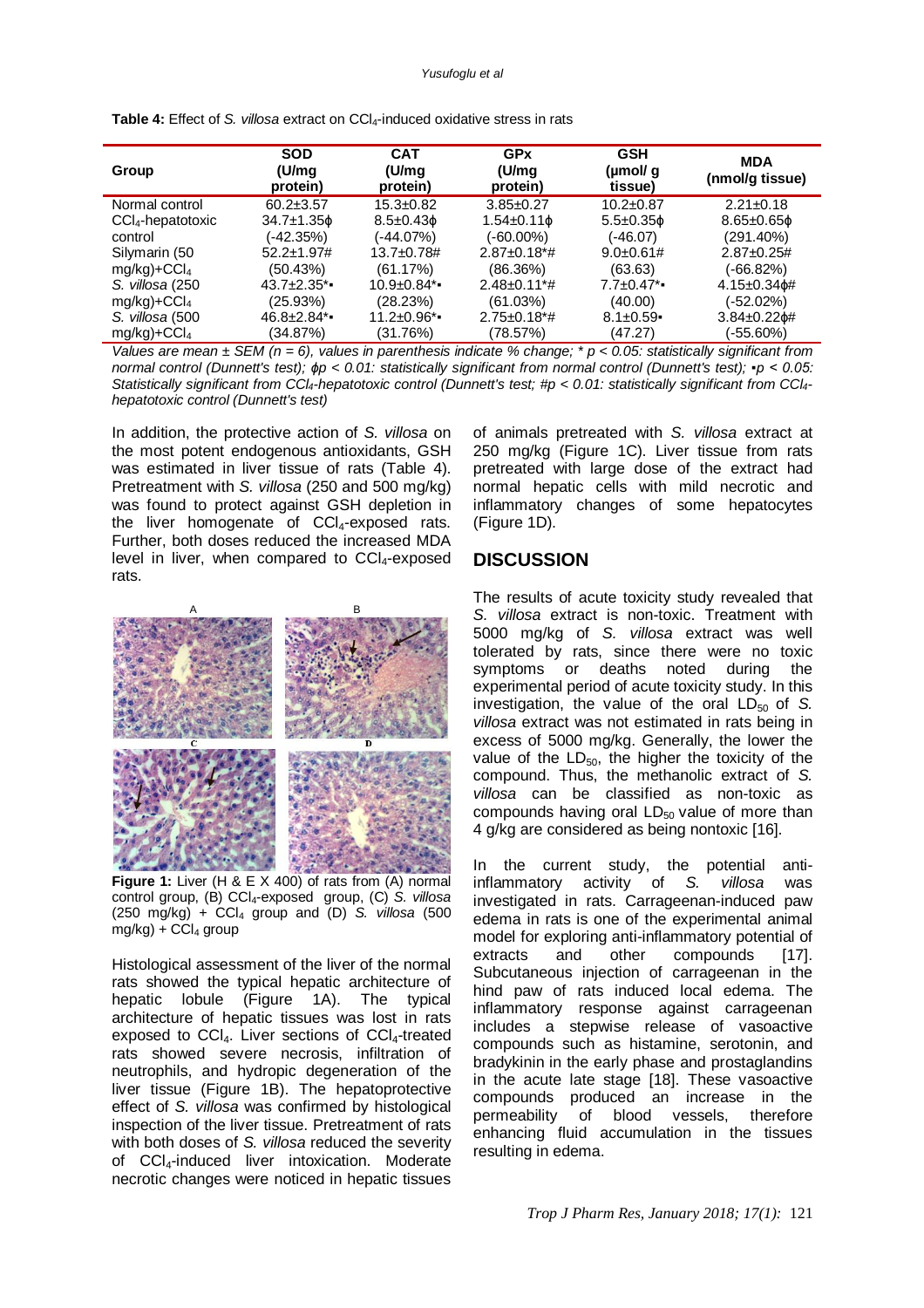The present results indicate that *S. villosa*  suppressed the volume of edema induced by carrageenan in rat's paws in a dose-dependent manner. The ability of *S. villosa* to decrease the volume of edema proposes that it has chemical constituent(s) that may be active against inflammation.

The hepatoprotective potential of *S. villosa*  extract was studied using the model of  $CCI<sub>4</sub>$ induced hepatotoxicity in rats. Levels of liver enzymes (ALT, AST, γ-GT, and ALP) in serum have long been considered as a sensitive index of liver damage [19]. As expected,  $CCI<sub>4</sub>$  markedly elevated the serum levels of liver marker enzymes in rats. The elevation in the levels of ALT, AST, γ-GT, and ALP in serum may be explained as a result of the damage of hepatic cells or alterations in their membrane permeability denoting drastic liver injury. Pretreatment with *S. villosa* extract at 250 and 500 mg/kg was able to protect against the elevation in the level of these enzymes in serum of CCl4-exposed animals. These results can be referred to as the ability of the extract to keep the membrane integrity of hepatocytes of the CCI<sub>4</sub>exposed rats by reducing the production of the reactive metabolites of CCl<sub>4</sub>.

Serum BRN is considered as one of the most sensitive tests of liver functions. The increased level of serum BRN in  $CCl<sub>4</sub>$ -exposed rats indicates hepatic parenchymal damage. A possible explanation is that  $CCl<sub>4</sub>$  exposure is known to induce the generation of reactive oxygen species that has the possibility to elicit tissue damage. This study demonstrated that *S. villosa* extract and silymarin had reduced the level of serum BRN which was elevated by CCl<sub>4</sub> administration.

ALB is the most abundant plasma protein produced by hepatocytes. Therefore, serum levels of TP or ALB reflect the functional status of the liver [20]. It is well known that exposure to CCl<sup>4</sup> induces a marked reduction in levels of TP and ALB in serum [21].

In the present study, a marked reduction in levels of TP and ALB was observed in serum of  $CCI<sub>4</sub>$ control group in relation to the normal control. However, pretreatment with *S. villosa* extract showed a significant reversal of TP and ALB toward their normal levels and suggested the stabilization of endoplasmic reticulum that is responsible for protein synthesis. This assures the protective activity of *S. villos* against CCl4 hepatotoxicity.

Oxidative stress is reported to represent the main

mechanism in the pathogenesis of  $CCI<sub>4</sub>$ -induced hepatotoxicity in experimental animals [22]. Oxidative stress induced by  $CCl<sub>4</sub>$  is largely attributed to its active metabolite, trichloromethyl radical that plays a key role in producing liver damage [23]. However, cells have diverse defense processes including enzymatic and nonenzymatic antioxidants mechanisms to keep themselves against the adverse effects of free radicals. The oxidative stress gives rise to toxicity when the rate of free radicals generation outweighs the cell's ability for their removal.

The antioxidant enzymes (SOD, CAT and GPx) present the natural first line of antioxidative stress in the liver tissue. They play a substantial function in neutralizing the toxic intermediate of oxidation. SOD and CAT are the most important enzymes to remove the free radicals *in vivo*. SOD stimulates the dismutation of superoxide radicals  $(O_2^-)$  into hydrogen peroxide ( $H_2O_2$ ) and molecular oxygen  $(O_2)$ , which is then degraded by GPx or by CAT to  $H<sub>2</sub>O$ . Reduction in the antioxidant enzymes activities may increase the availability of  $H_2O_2$  and  $O_2$ , which in turn produces hydroxyl radicals that initiate LPO [24].

In this investigation, marked decreases in the activities of SOD, CAT, and GPx enzymes were detected in the liver homogenate of  $CCI<sub>4</sub>$ exposed animals. These findings revealed the role of  $\text{CCI}_4$  in inducing oxidative stress in the hepatic tissue. In addition, these results corroborate the observations of Manubolu *et al* [22] who explained that the activity of the antioxidant enzymes is decreased in tissues of CCl4-exposed rats. One probable mechanism for the decreased activities of SOD, CAT and GPx may resulted from generation of the active metabolite, trichloromethyl radical leading to oxidative stress in the tissues. Furthermore, this investigation has established that the administration of *S. villosa* extract (250 and 500 mg/kg) prevented the reduction in the activities of the antioxidants enzymes in liver of  $CCI<sub>4</sub>$ exposed animals, showing a probable role of the extract in free radical inactivation and in the antioxidant defense. Therefore, the hepatoprotective effect of *S. villosa* extract could relate to its ability to preserve the antioxidant enzymes activities.

GSH is a major non-enzymatic antioxidants of the liver cells. It keeps the protein thiols of the hepatocyte membrane against the harmful effects of reactive oxygen metabolites [25]. In cases of oxidative stress, GSH is depleted and transformed to glutathione disulfide, leading to lipid peroxidation. Thus, GSH is considered as a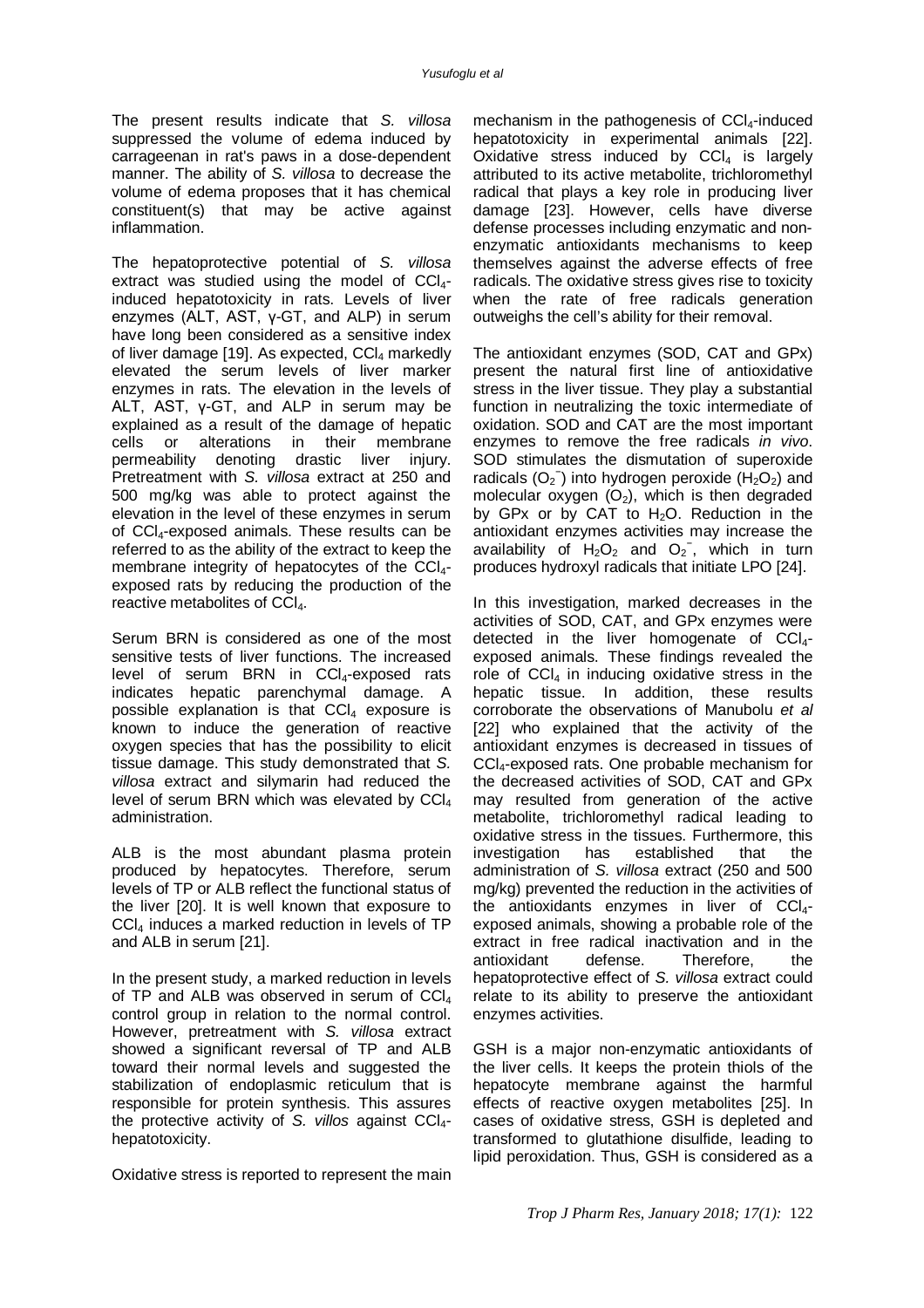significant marker for the assessment of oxidative stress [26].

In this study, the depletion of cellular GSH following CCl<sup>4</sup> exposure leaves the cell vulnerable to oxidative stress. Pretreatment with *S. villosa* extract preserved the GSH contents in the livers of  $|CC|_4$ -exposed rats that further demonstrated the anti-oxidant property of this plant. The increased level of MDA is a marker for cell membrane LPO and cell damage [27]. According to Luqman and Rizvi [28], lipid peroxidation is known to injure the cells by inactivation of membrane enzymes, decrease fluidity of the membrane and resolve into cytotoxic aldehydes such as MDA. In this connection, Recknagel *et al* [26] stated that CCl<sub>4</sub> is metabolically activated by CYP2E1to is metabolically activated by trichloromethyl free radical (CCl<sub>3</sub>•) interacting with lipids and proteins of the cells in the presence of oxygen to induce LPO.

In this investigation, there were marked elevations in LPO in the homogenate of  $CCI<sub>4</sub>$ hepatotoxic animals, as measured by MDA formation. The elevated level of hepatic MDA indicates the inability of the antioxidant defense system to protect against the production of excessive free radicals. The present results showed that *S. villosa* extract ameliorated the increased liver MDA contents of CCI4-exposed rats toward normalcy. The decreased amount of MDA in addition to the increased level of GSH in the liver of groups administered *S. villosa* extract further confirms its antioxidant capacity. In addition, hepatoprotective activity against CCI<sub>4</sub>induced hepatic damage achieved by interfering with CCI<sub>4</sub>-mediated LPO via reduction of generation of free radicals [29] or due to the antioxidant effect of the protective agent itself [30].

The levels of TP and ALB would be reduced in cases of hepatotoxicity as a result of defective protein synthesis in the liver. Therefore, the decrease in TP and ALB levels is a further sign of hepatotoxicity in CCl4-exposed animals [31]. In this study, the levels of TP and ALB in the liver tissues were restored close to the normal values, suggesting the protective action of *S. villosa*  extract. The possible mechanism behind the protective effect of *S. villosa* extract could be related to the antioxidant property of the phytoconstituents of the plant. Flavonoids, tannins, coumarins, triterpenoids and saponins are among the chemical constituents identified in plants of the genus *Silene* [32]. The antioxidant activity of some *Silene* plants has been attributed to their high levels of phenolics and flavonoids [33]. Therefore, we believe that the possible

mechanism of hepatoprotection offered by *S. villosa* extract is due to its phytocomponents as phenolics, triterpenoid, saponins and flavonoids.

Histopathological observations supported the biochemical results. Histological examination of rat liver treated with CCl<sub>4</sub> alone showed marked necrosis, neutrophil infiltration and hydropic degenerative changes of the hepatocytes that might be due to the production of free radicals by CCl<sup>4</sup> and subsequent LPO. Pretreatment with *S. villosa* extract exhibited considerable hepatic protection in a dose-dependent pattern, which confirmed the results of biochemical studies.

### **CONCLUSION**

The findings of the study reveal the promising anti-inflammatory and hepatoprotective potential of *S. villosa* plant in rats. The hepatoprotective effect may be mediated through its anti-<br>inflammatory and/or antioxidant actions. inflammatory and/or antioxidant actions. Accordingly, the plant extract could be developed as an effective herbal drug for protection against chemical-induced hepatic damage. Additional studies are underway to isolate the active compounds responsible for the protective effect of *S. villosa*.

### **DECLARATIONS**

#### *Acknowledgement*

This project was supported by Support Research Groups Grant Program, Deanship of Scientific Research, Prince Sattam Bin Abdulaziz University, Al-Kharj, Kingdom of Saudi Arabia. (grant no. 2016/03/6377). The authors would like to express their gratitude to Deanship of Scientific Research of Prince Sattam bin Abdulaziz University Al-Kharj, for its assistance.

#### *Conflict of interest*

No conflict of interest is associated with this work.

#### *Contribution of authors*

We declare that this work was done by the authors named in this article and all liabilities pertaining to claims relating to the content of this article will be borne by them.

### **REFERENCES**

*1. Ahsan R, Monirul Islam KM, Musaddik A, Hague E. Hepatoprotective activity of methanol extract of some medicinal plants against carbon tetrachloride induced* 

*Trop J Pharm Res, January 2018; 17(1):* 123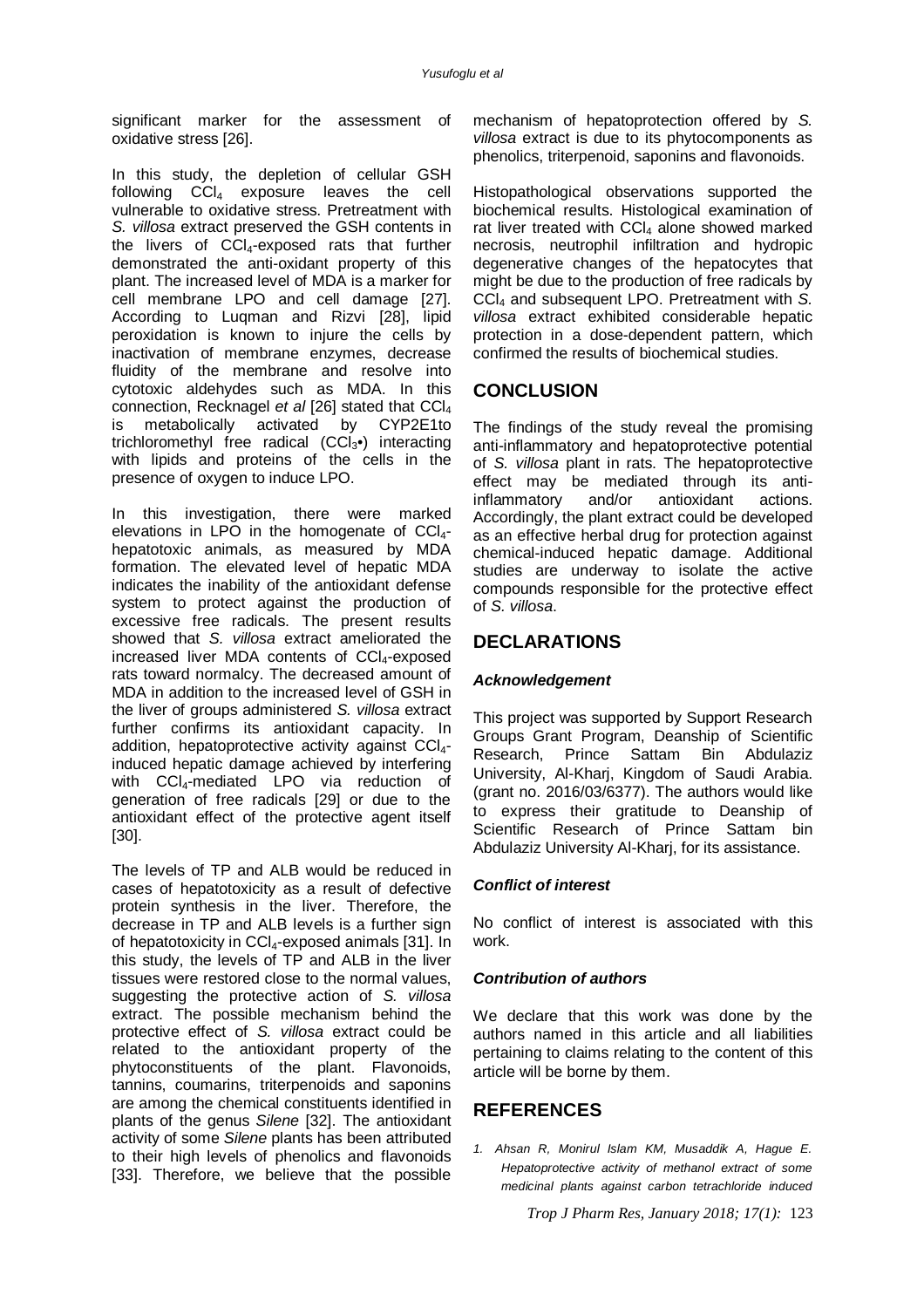*hepatotoxicity in albino rats. Glob J Pharmacol. 2009; 3(3): 116–122.*

- *2. Nazeema TH, Brindha V. Antihepatotoxic and antioxidant defense potential of Mimosa pudica. Int J Drug Discov. 2009; 1: 1–4.*
- *3. Sun H, Chen L, Zhou W, Hu L, Li L, Tu Q, Chang Y, Liu Q, Sun X, Wu M, Wang H. The protective role of hydrogen-rich saline in experimental liver injury in mice. J Hepatol. 2011; 54: 471–480.*
- *4. Kamisan F, Yahya F, Mamat S, Kamarolzaman M, Mohtarrudin N, Kek T, Salleh M, Hussain M and Zakaria Z. Effect of methanol extract of Dicranopteris linearis against carbon tetrachloride-induced acute liver injury in rats. BMC Complemen Altern Med. 2014; 14: 123-132.*
- *5. Ranjbar A, Sharifzadeh M, Karimi J, Tavilani H, Baeeri M, Heidary T, Abdollahi M. Propofol Attenuates Toxic Oxidative Stress by CCl<sup>4</sup> in Liver Mitochondria and Blood in Rat. Iran J Pharm Res. 2014; 13(1): 253–262.*
- *6. Weber LW, Boll M, Stampfl A. Hepatotoxicity and mechanism of action of haloalkanes: carbon tetrachloride as a toxicological model. CRC Crit Rev Toxicol. 2003; 33: 105–136.*
- *7. Chandra S, Rawat D. Medicinal plants of the family Caryophyllaceae: a review of ethno-medicinal uses and pharmacological properties. Integr Med Res. 2015; 4: 123–131.*
- *8. Mabberley D. The Plant-Book; Cambridge University Press: Cambridge, New York, NY, USA, 2008; p 1040.*
- *9. Hirst M. Dreams and medicines: The perspective of Xhosa diviners and novices in the Eastern Cape, South Africa. Indo-Pac J Phenomenol. 2005; 5: 1–22.*
- *10. Ahmad V, Ali Z, Ali M, Zahid M. Chemical constituents of Silene conoidea. Fitoterapia 1998; 69: 406-408.*
- *11. Foudah A. Pharmacognostic Standardization, Phenolic and in Vitro Antioxidant Activity of Silene villosa (Family: Caryophyllaceae). Asian J Pharmaceut Res Health Care 2017; 9(3): 106-111.*
- *12. Ghonime M, Eldomany R, Abdelaziz A, Soliman H. Evaluation of immunomodulatory effect of three herbal plants growing in Egypt. Immunopharmacol Immunotoxicol. 2011; 33: 141–145.*
- *13. Guide for the care and use of laboratory animals, Committee for the Update of the Guide for the Care and Use of Laboratory Animals, Institute for Laboratory Animal Research, 8th Ed, (2011).*
- *14. OECD. Guidelines number 425 for testing chemicals. Acute oral toxicity-up and down procedure, 2001; pp. 12–16.*
- *15. Winter C, Risley E, Nuss G. Carrageenan-induced oedema in the hind paw of rat as an assay for antiinflammatory activity. Proc Soc Exp Biol Ther. 1962; 111: 544-547.*
- *16. Kennedy GL, Ferenz RL, Burgess BA. Estimation of acute oral toxicity in rats by determination of the approximate lethal dose rather than the LD50. J Applied Toxicol. 1986; 6: 145–148.*
- *17. Kuedo Z, Sangsuriyawong A, Klaypradit W, Varomyalin Tipmanee V, Chonpathompikunlert P. Effects of*

*Astaxanthin from Litopenaeus Vannamei on Carrageenan-Induced Edema and Pain Behavior in Mice. Molecules 2016; 21: 382-395.*

- *18. Umukoro S, Ashorobi R. Evaluation of anti-inflammatory and membrane stabilizing property of aqueous leaf extract of Momordica charantia in rats. Afr J Biomed Res. 2006; 9: 119 -124.*
- *19. Khan RA, Khan MR, Ahmed M, Sahreen S, Shah NA, Shah MS, Bokhari J, Rashid U, Ahmad B, Jan S. Hepatoprotection with a chloroform extract of Launaea procumbens against CCl4-induced injuries in rats. BMC Complemen Altern Med. 2012; 12: 114.*
- *20. Pachathundikandi S, Varghese E. Blood zinc protoporphyrin, serum total protein, and total cholesterol levels in automobile workshop workers in relation to lead toxicity: Our experience Indian J Clin Biochem. 2006; 21(2): 114-117.*
- *21. Ogeturk M, Kus I, Kavakli A, Zararsiz I, Ilhan N, Sarsilmaz M. Effects of melatonin on carbon tetrachloride-induced changes in rat serum. J Physiol Biochem. 2004; 60 (3): 205-210.*
- *22. Manubolu M, Goodla L, Ravilla S, Thanasekaran J, Dutta P, Malmlöf K, Obulum VR. Protective effect of Actiniopteris radiata (Sw.) Link. against CCl<sup>4</sup> induced oxidative stress in albino rats. J. Ethnopharmacol. 2014; 153: 744–752.*
- *23. Stoyanovsky D, Cederbaum A. Metabolism of carbon tetrachloride to trichloromethyl radical: an ESR and HPLC-EC study. Chem Res Toxicol. 1999; 12: 730–736.*
- *24. Kinalski M, Sledziewski A, Telejko B, Zarzycki W, Kinalska I. Lipid peroxidation and scavenging enzyme activity in streptozotocin-induced diabetes, Acta Diabetol. 2000; 37: 179-183.*
- *25. Meister A. Glutathione, ascorbate, and cellular protection. Cancer Res. 1994; 54 (7): 1969s-1975s.*
- *26. Recknagel R, Glonde E, Dolak J. Walter R. Mechanism of carbon tetrachloride toxicity. Pharmacol Ther. 1989; 43: 139–154.*
- *27. Babu BH, Shylesh BS, Padikkala J. Antioxidant and Hepatoprotective effect of Acanthus ilicifolius. Fitoterapia 2001; 72: 272-277.*
- *28. Luqman S, Rizvi S. Protection of Lipid Peroxidation and Carbonyl Formation in Proteins by Capsaicin in Human Erythrocytes Subjected to Oxidative Stress Phytother Res. 2006; 20(4):303-6..*
- *29. Castro JA, de Ferreyra GC, de Castro CR, Sesame H, de Fenos OM, Gillette JR. Prevention of carbon tetra chloride induced necrosis by inhibitors of drug metabolism. Further studies on the metabolism of their action. Biochem Pharmacol. 1974; 23: 295–302.*
- *30. Yasuda H, Izugami N, Shimadar O, Koba Yakawa Y, Nakanishi M. The protective effect of tinoride against carbon tetrachloride hepatotoxicity. Toxicol Appl Pharm. 1980; 52: 4207–4213.*
- *31. Alam MN, Bristi NJ, Rafiquzzaman M. Review on in vivo and in vitro methods evaluation of antioxidant activity. Saudi Pharm J. 2013; 21: 143-152.*